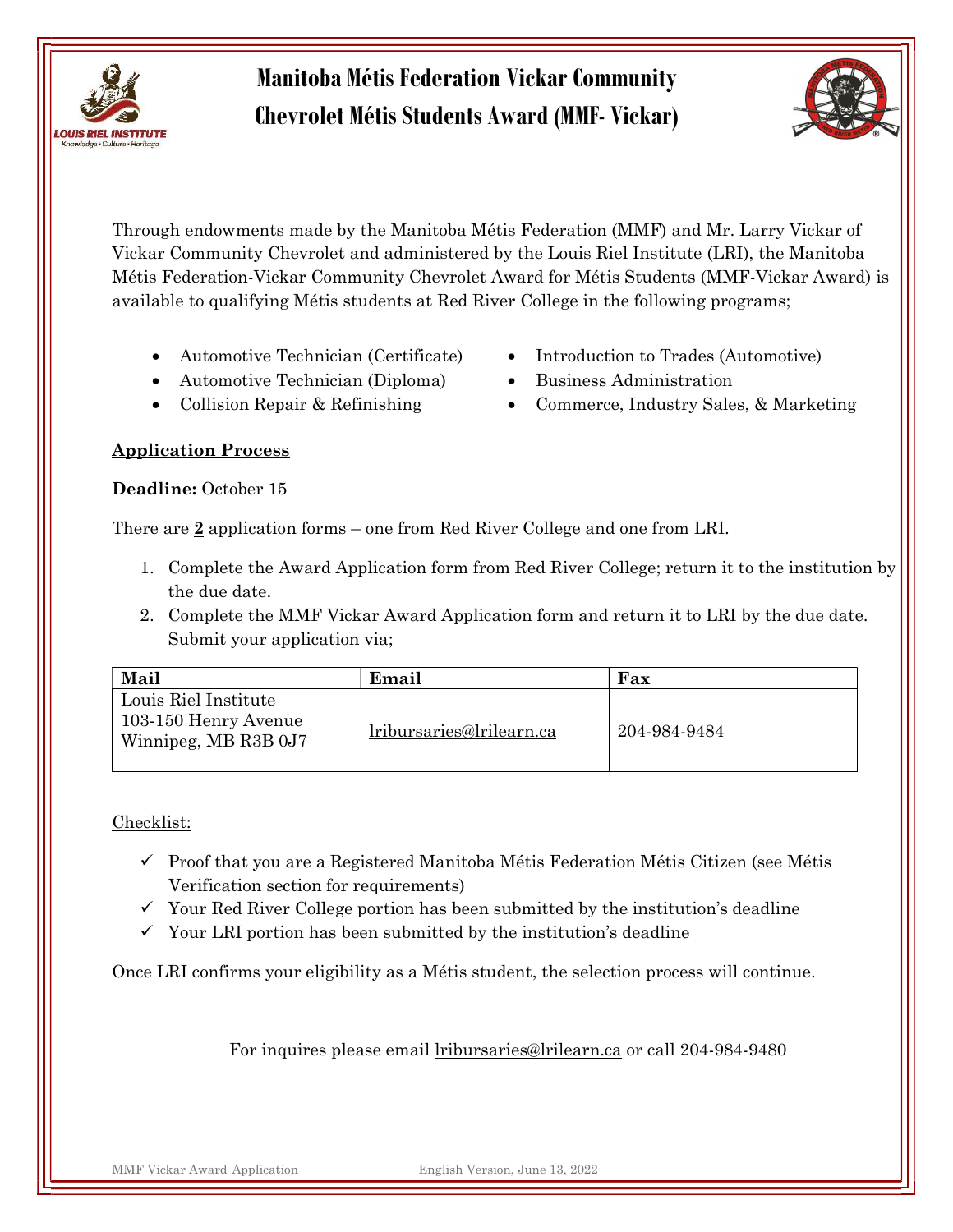



## Application Form

## Section 1 - Contact Information

| <b>First Name:</b>                   | Last Name:                  | Mid Int $(s)$ : | $\operatorname{Sin}$ #: |
|--------------------------------------|-----------------------------|-----------------|-------------------------|
| <b>Address:</b>                      | City/Town:                  | Province:       | <b>Postal Code:</b>     |
| <b>Phone #:</b> ( $\text{primary}$ ) | <b>Phone #:</b> (secondary) | Email:          |                         |

## Section 2 - Prior Education

| <b>High School:</b>                                       | City. & Prov. | Year: |
|-----------------------------------------------------------|---------------|-------|
|                                                           |               |       |
| Diploma:                                                  |               |       |
|                                                           |               |       |
| <b>Technical Institution/College/University:</b>          | City. & Prov. | Year: |
|                                                           |               |       |
| Certification received: (i.e. Certificate/Diploma/Degree) |               |       |
|                                                           |               |       |

### Section 3 - Post Secondary-Education

| Institution:                   | Student#:                           |
|--------------------------------|-------------------------------------|
|                                |                                     |
| Program:                       | Year:                               |
|                                | OF                                  |
| <b>Certification Expected:</b> | <b>Expected date of Graduation:</b> |
|                                |                                     |
| <b>Additional information:</b> |                                     |

| <b>LRI USE ONLY</b> (date & initial) |                    |                 |          |
|--------------------------------------|--------------------|-----------------|----------|
| Received                             | Verified & Entered | Entered in ARMS | Approved |
|                                      |                    |                 |          |
|                                      |                    |                 |          |
|                                      |                    |                 |          |
|                                      |                    |                 |          |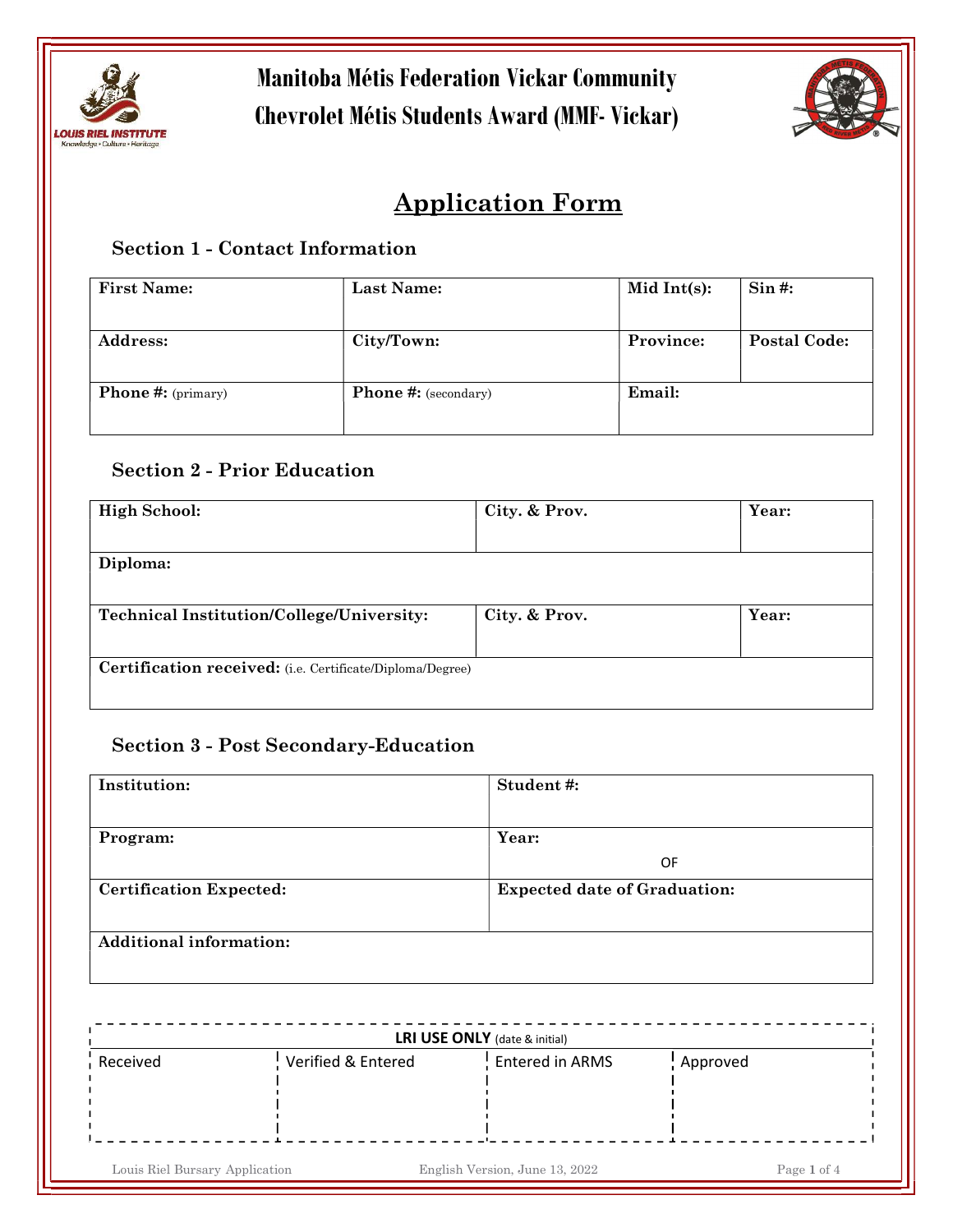



#### Section  $4$  – Demographics (write N/A if not applicable to you)

| Gender:                                        |                        |                   |                          | Date of Birth:      |
|------------------------------------------------|------------------------|-------------------|--------------------------|---------------------|
| $\Box$ Female                                  | $\Box$ Transgender     | $\Box$ Two-Spirit | $\Box$ Prefer not to say | M/D/Y               |
| $\Box$ Male                                    | $\square$ Intersex     | $\Box$ Other      |                          |                     |
| Preferred<br>Language:                         | <b>Marital Status:</b> |                   | <b>Employment Status</b> | # of<br>Dependents: |
| $\Box$ English                                 | $\Box$ Single          | $\Box$ Widowed    | $\square$ Employed       |                     |
| $\Box$ French                                  | $\Box$ Married         | $\Box$ Common Law | $\Box$ Unemployed        |                     |
| $\Box$ Other                                   | $\Box$ Divorced        |                   | $\Box$ Student           |                     |
| Do you consider yourself to have a disability? |                        |                   |                          |                     |
| If yes please specify:                         |                        |                   |                          |                     |
|                                                |                        |                   |                          |                     |
|                                                |                        |                   |                          |                     |
|                                                |                        |                   |                          |                     |
| How did you find out about this bursary?       |                        |                   |                          |                     |
|                                                |                        |                   |                          |                     |

### Section 5 – Metis Verification (attach photocopies of proof as per instructions)

The following methods are acceptable ways of verifying that you are Registered Métis Citizen:

- 1. You are a Registered Citizen of the Manitoba Métis Federation. (Attach a pdf copy of your MMF Citizenship card)
- 2. You are in the process of becoming a Registered Métis Citizen with the Manitoba Métis Federation. (Attach a letter from Central Registry Office indicating you are in the process.)

| Citizenship |  |  |
|-------------|--|--|
| Region:     |  |  |
|             |  |  |
| Local:      |  |  |
|             |  |  |
|             |  |  |
| $Card \#$ : |  |  |
|             |  |  |
|             |  |  |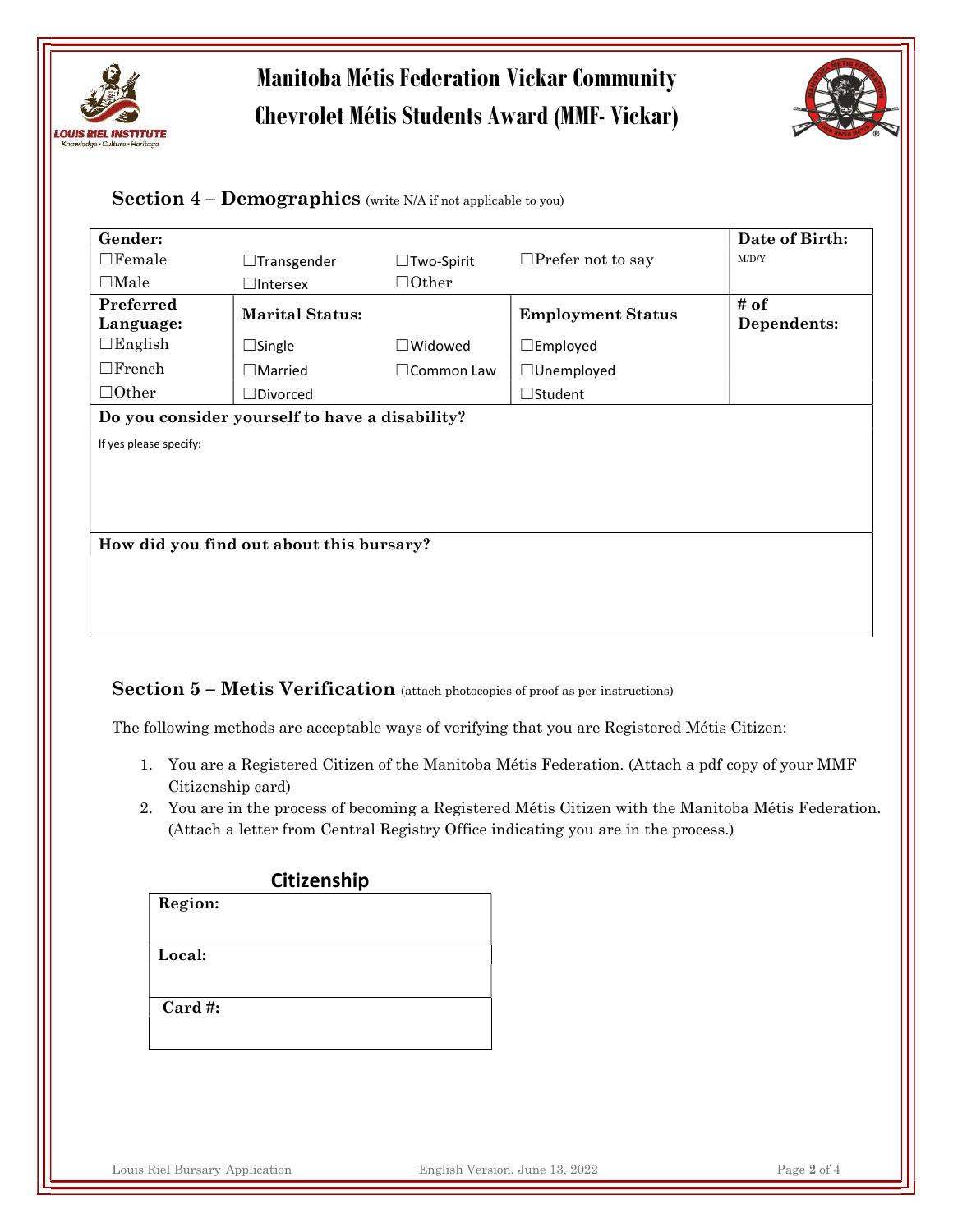



Section 6 –

## Skills and Qualifications

| Are you a certified tradesperson?       | If yes, which trade?                       |
|-----------------------------------------|--------------------------------------------|
| $\square$ No<br>$\square$ Yes           |                                            |
| Check all certificates that you obtain: | <b>Expiry Date:</b>                        |
| 1st Aid / CPR                           |                                            |
| WHMIS                                   |                                            |
| Dangerous Goods                         |                                            |
| Safe Food Handling<br>$\Box$            |                                            |
| <b>Other:</b> (please state)            |                                            |
|                                         |                                            |
| Do you have a valid drivers license?    | Class:                                     |
| $\square$ Yes<br>$\Box$ No              |                                            |
| <b>Computer Skills:</b>                 |                                            |
| Outlook<br>Word<br>Excel<br>$\Box$      | Email<br>Powerpoint<br>Internet<br>$\perp$ |

### Section 7 – Employment History

|                               | <b>Most Recent Employer</b>         | <b>2nd Recent Employer</b> | <b>3rd Recent Employer</b> |
|-------------------------------|-------------------------------------|----------------------------|----------------------------|
| Company:                      |                                     |                            |                            |
| <b>Job Title:</b>             |                                     |                            |                            |
| Type of<br><b>Employment:</b> |                                     |                            |                            |
| <b>Start Date:</b>            |                                     |                            |                            |
| <b>End Date:</b>              |                                     |                            |                            |
| <b>Reason Left:</b>           |                                     |                            |                            |
|                               | What types of careers interest you? |                            |                            |
|                               | What type of job would you like?    |                            |                            |
| 1st choice                    |                                     |                            |                            |
| 2nd choice                    |                                     |                            |                            |